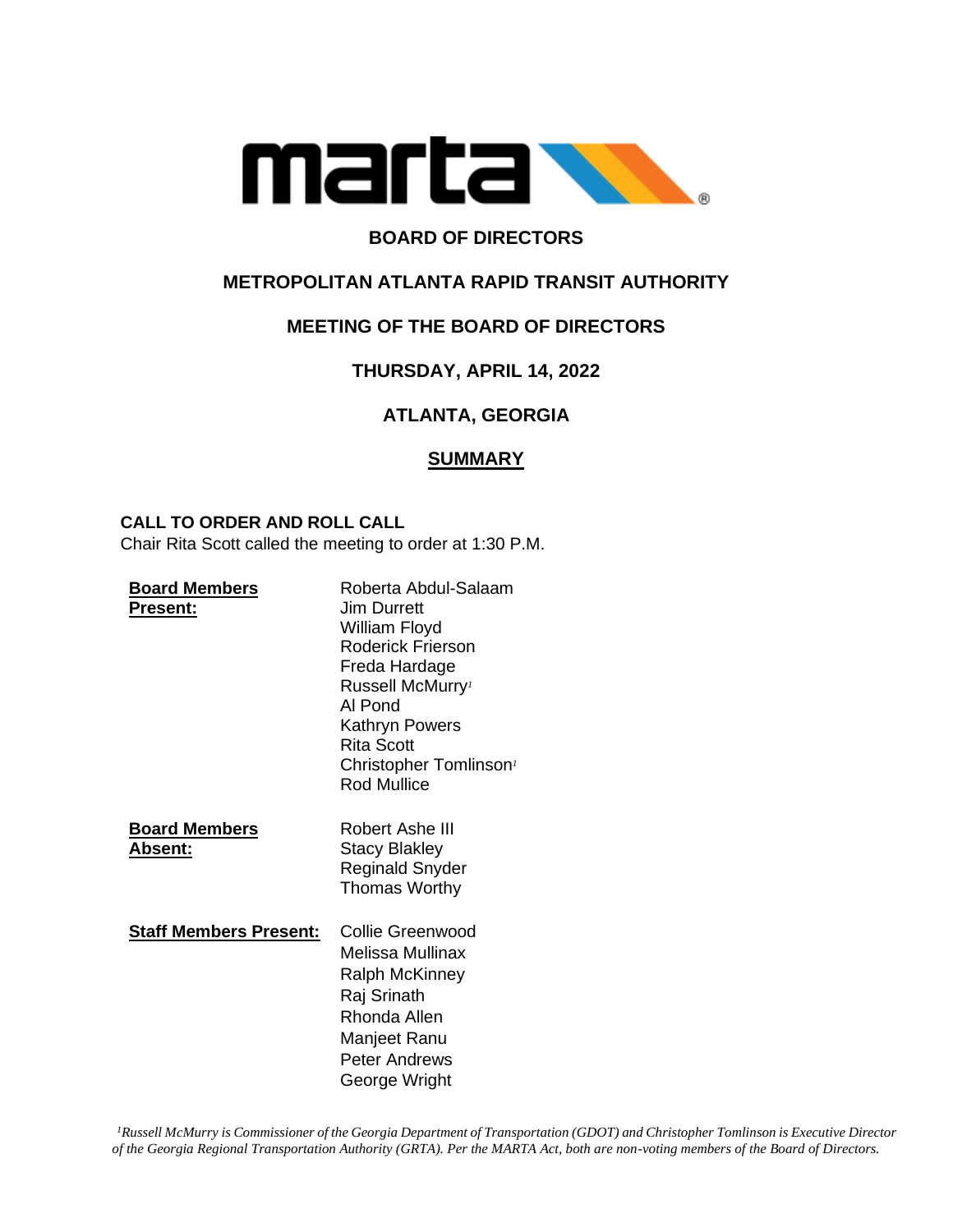## **Also in Attendance:** Justice Leah Ward Sears Jonathan Hunt Colleen Kiernan Paula Nash Donna DeJesus Jacqueline Holland Tyrene Huff Kenya Hammond Phyllis Bryant

## **PUBLIC COMMENTS (SUBMITTALS VIA TELEPHONE, U.S. MAIL AND IN PERSON)**

Sherry B. Williams [via email and in person] Gifford Cofer [via email[ Ed Williams [via email] Moona Mohammed [in person] Allean Brown [in person] Brian Sumlin [in person]

## **1. APPROVAL OF THE MINUTES**

Approval of the March 3, 2022 Board of Directors Meeting Minutes On a motion by Board Member Mullice, seconded by Board Member Frierson, the motion passed by a vote of 9 to 0 with 2 members abstaining and 11 members present.

### **2. EXTERNAL RELATIONS COMMITTEE REPORT**

Committee Chair Robert Ashe III reported that the Committee met on March 24, 2022 received the following briefings:

- a. Media Impressions November 2021 February 2022
- b. APTA Legislative Conference Highlights

### **3**. **AUDIT COMMITTEE REPORT**

Committee Chair Hardage reported that the Committee met on March 24, 2022 and approved the following resolution:

a. Resolution Authorizing the Award of a Contract for the Procurement of Annual Financial Audit Reports for the Fiscal Years 2023 through 2027

On a motion by Board Member Hardage, seconded by Board Member Durrett, the resolution passed by a vote of 9 to 0 with 2 members abstaining and 11 members present.

The Committee received the following briefings:

- b. Internal Audit Activity
- c. Cybersecurity Update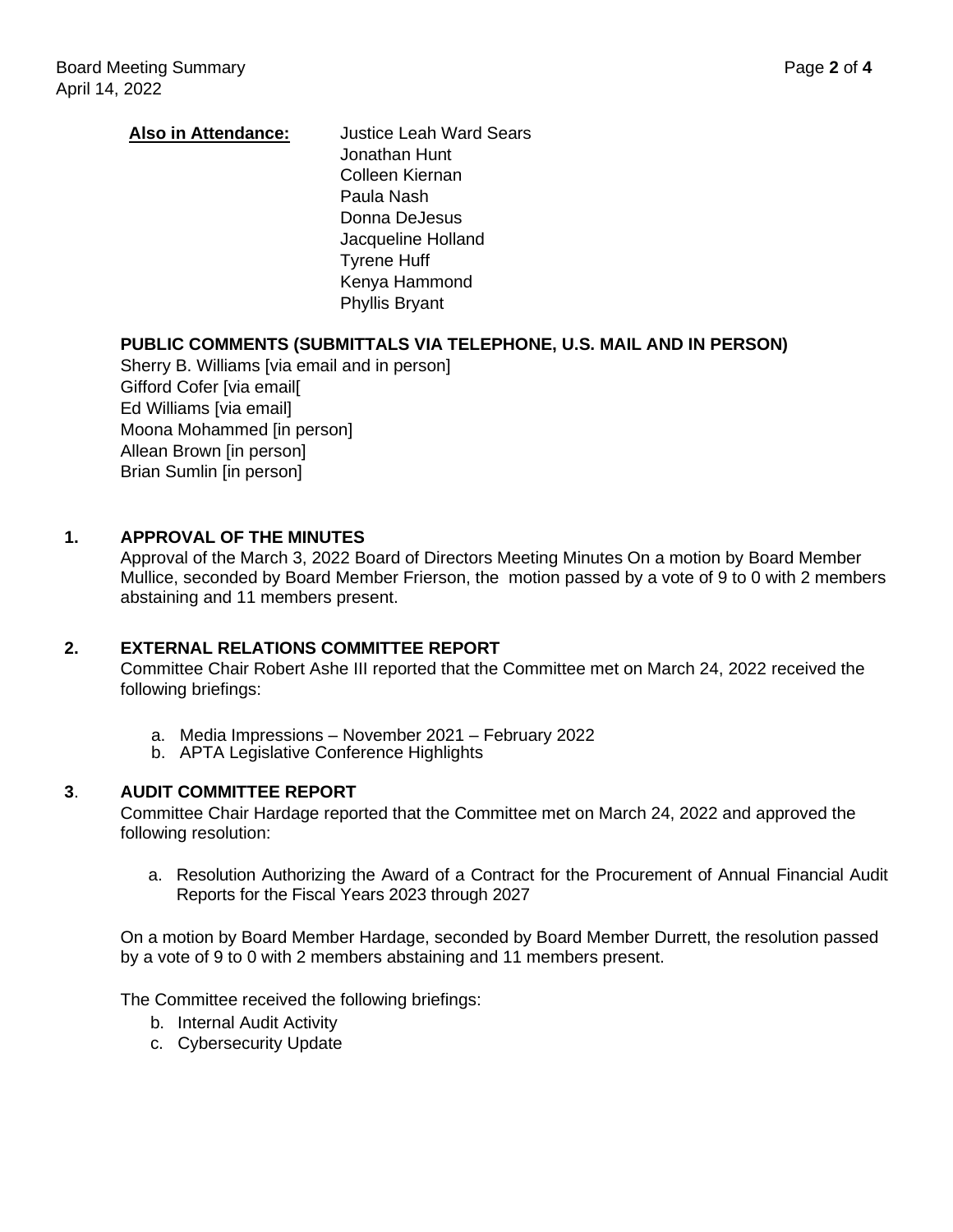### **4. PLANNING & CAPITAL PROGRAMS COMMITTEE REPORT**

Committee Chair John Pond reported that the Committee met on March 31, 2022 and approved the following resolutions:

- a. Resolution Authorizing a Modification in Contractual Authorization for Planning Support and Technical Services, RFP P39820
- b. Resolution Authorizing the Award of Contracts for the Procurement of Infrastructure Architectural and Engineering Consulting Services, REI AE49819
- c. Resolution Authorizing a Modification in Contractual Authorization for CPMO Consultant Supplemental Services, Contract No. P43871
- d. Resolution Authorizing the Solicitation of Consulting Services of Job Order Contracting (JOC) RFP P50150

Approval of resolutions a, b, c and d. On a motion by Board Member Hardage, seconded by Board Member Durrett, the resolution passed by a vote of 9 to 0 with 2 members abstaining and 11 members present.

### **5. OPERATIONS & SAFETY COMMITTEE REPORT**

Committee Chair W. Thomas Worthy reported that the Committee met on March 31, 2022 and approved the following resolutions:

- a. Resolution Authorizing the Award of a Sole Source Contract for CQ12 Door Parts Systems, RFP P49800
- b. Resolution Authorizing Award of a Contract for the Procurement of Diesel Tow Tractors, IFB B47885
- c. Resolution Authorizing the Solicitation of Proposals for the Procurement of MARTA Buses, RFP P50104
- d. Resolution Authorizing a Modification in Contractual Authorization for Vehicle Towing Services, IFB B39301A
- e. Resolution Authorizing a Modification in Contractual Authorization for Safety, Health, and Industrial Hygiene Consulting Services, AE24109

The Committee received the following briefing:

f. Safety, Health, and Consulting Services New Follow-On Contract, AE50139